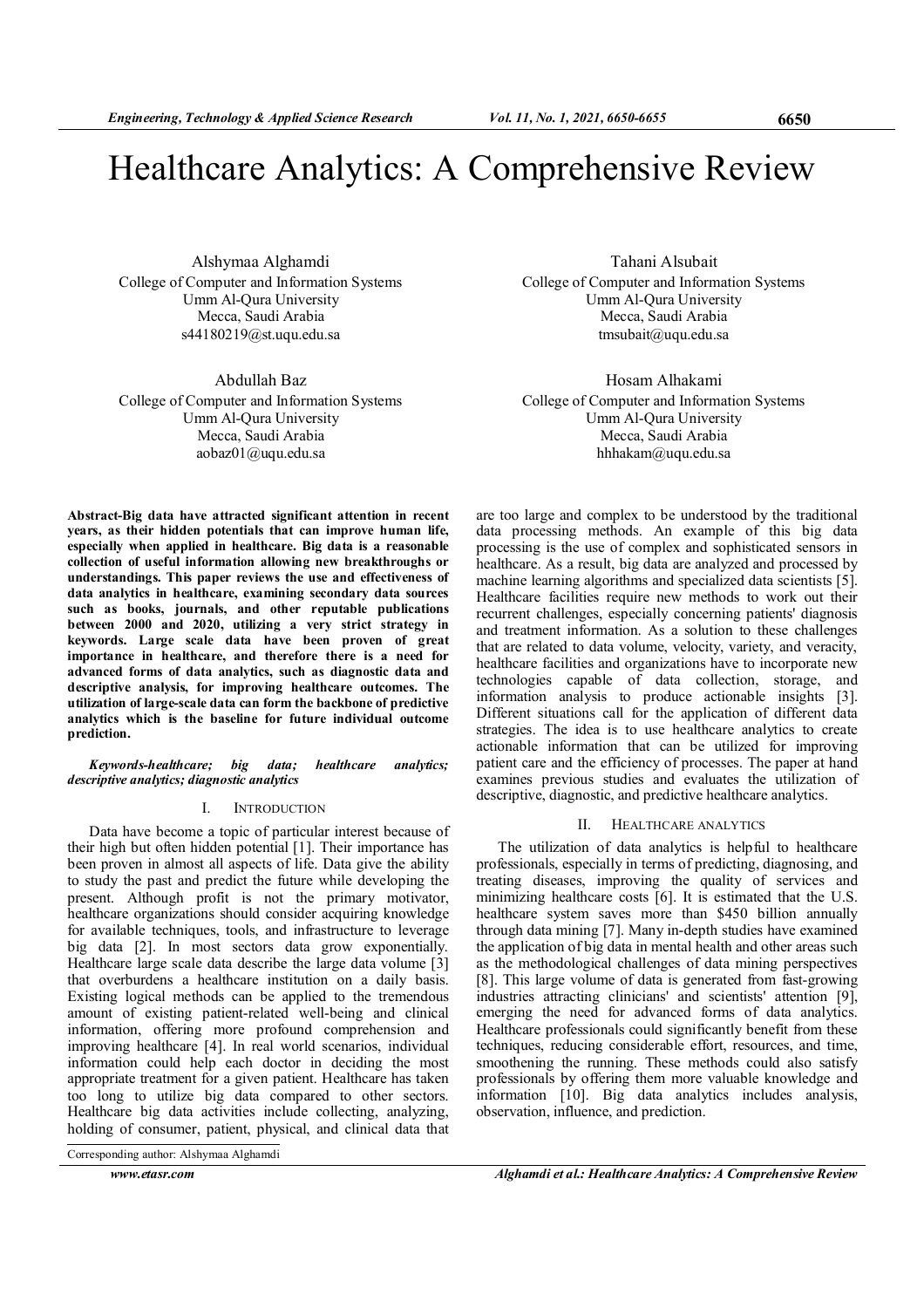# A. Observation

Noting and taking records is essential for generating critical values from large scale data, and a new scientific field called "data science" has evolved [11]. A critical factor is data visualization in a quite friendly way which is vital for the development of society. Management of these big data becomes challenging due to the organization and reorganization of the same data [12]. Therefore highly advanced techniques are often employed for efficient and costeffective data management. Healthcare services can be offered with analytics tools through proper storage [13].

# B. Influence

Data collection is important for every company which depends in future predictions [14]. More information causes more deliveries. Gigabytes or terabytes are usually collected structurally in health monitoring toolkits, including sensors, structure, and data acquisition. Large data volumes are often caused by either the number of sensors or the monitoring data structure size [15]. The scope is given by structure, while sensors provide resolution.

# C. Prediction

Prediction becomes more useful when knowledge can be transformed into action. Prediction and intervention need to be integrated into the same system in order to increase system's efficiency. This is a process of making future predictions based on historical data [16]. This analysis improves healthcare by improving decisions and personalizing care for each individual. Healthcare organizations use predictive analysis drawn from new data streams directly from patients [17].

# D. Analysis

Analyzing big data has a workflow similar to what is described in [8]. A data warehouse is the storage of massive amounts of data produced from various sources. It uses analytic pipelines for smarter and affordable healthcare options. Modern techniques have evolved to aid in this, increasing the resolution in which biological events are observed and recorded. Therefore such big data analytics from medical healthcare systems can help providing new strategies [18].

## III. DESCRIPTIVE HEALTH ANALYTICS

Healthcare analytics are very important in medicine, as they offer insights into data, including hospital patient records, costs, and diagnoses, among others. Descriptive analytics is a sub-branch of healthcare analytics [19], aiming to analyze raw data and come up with viable solutions to help patients. Big data are firstly turned into actionable insights, mostly relying on public health and pharmacy among other factors [9]. Descriptive analytics include various methods, entailing stages or processes whose outcomes enable easy manipulation and utilization to figure out solutions in real life. Descriptive analytics use control data to categorize, characterize, aggregate, and classify data into valuable information for the healthcare professionals, in understanding and analyzing decisions, performance, and outcomes [20]. Besides, data from descriptive analytics are prepared using tables and graphs showing the average length of stay in hospitals [4], the rate of discharge, and the rates of hospital occupancy among other

indicators [21]. Descriptive analytics is usually the easiest level of data to understand. Moreover, control data are utilized in categorization, characterization, aggregation, and classification of the data, transforming them into valuable information for healthcare professionals in the process of understanding and analyzing decisions, performance, and outcomes. Data visualization can answer specific questions related to patient care patterns, which ultimately highlight a broad perspective of evidence-based clinical practice [22]. As a result, real-time or near real-time data management has to be enabled in the process. Using this method, literature predicts that previously unnoticed observed patterns in terms of hospital readmission are enabled to enhance a balance between cost and capacity [14]. Descriptive analytics help because they connect previous decisions and their implications. It answers the question: "what happened?" giving a good basis of decision making.

## IV. CLASSIFICATION OF DESCRIPTIVE ANALYTICS

# A. Data Classification

Classification falls under supervised machine learning methods. Artificial neural networks consist one of the most common underlying structures exploited [23]. Training and validation sets are used whereas adequate output for given inputs is generated. This is the process of organizing healthcare data into relevant groups and categories that are easier to understand and analyze. This step is important as it allows easy data retrieval when needed. In healthcare applications the lack of data classification could result on much duplication complicating the tracking down of certain events and occurrences related to patients and health facilities. Data classification process in healthcare widely revolves around content, context, and users. Context refers to the location where it is applicable. User refers to the person who is using the data being classified. People in charge of the classification process have to take good care of the classification criteria, as wrong criteria can lead to wrong classifications. The categories should include information about the type of data included. Moreover, security and privacy considerations should be examined with rules for data retrieval, transmission, storage, and possible risks associated with security policy violations [24].

## B. Data Mining Algorithms Algorithms

Heuristic-based data mining algorithms in hospitals can be helpful in the stipulation of the relationship between different symptoms and a particular disease. The same algorithms can be used to stipulate the relationships between cause and effects of human behaviors and diseases [24]. One of their main roles is to ensure the standardization of healthcare practices. Medical algorithms are evidence-based and data-driven [8].

# C. Methods/Tools

The methods applied are regression, association, clustering, data warehousing, and sequential pattern mining. Data can be analyzed electronically or manually using traditional methods such as pen and paper through graphical methods [25]. This information is used by healthcare providers to shed light on facts such as occupancy rates and financial state of hospitals, number of in- and out-patients, discharge, and length of stay among other entities or variables of study. Other data analysis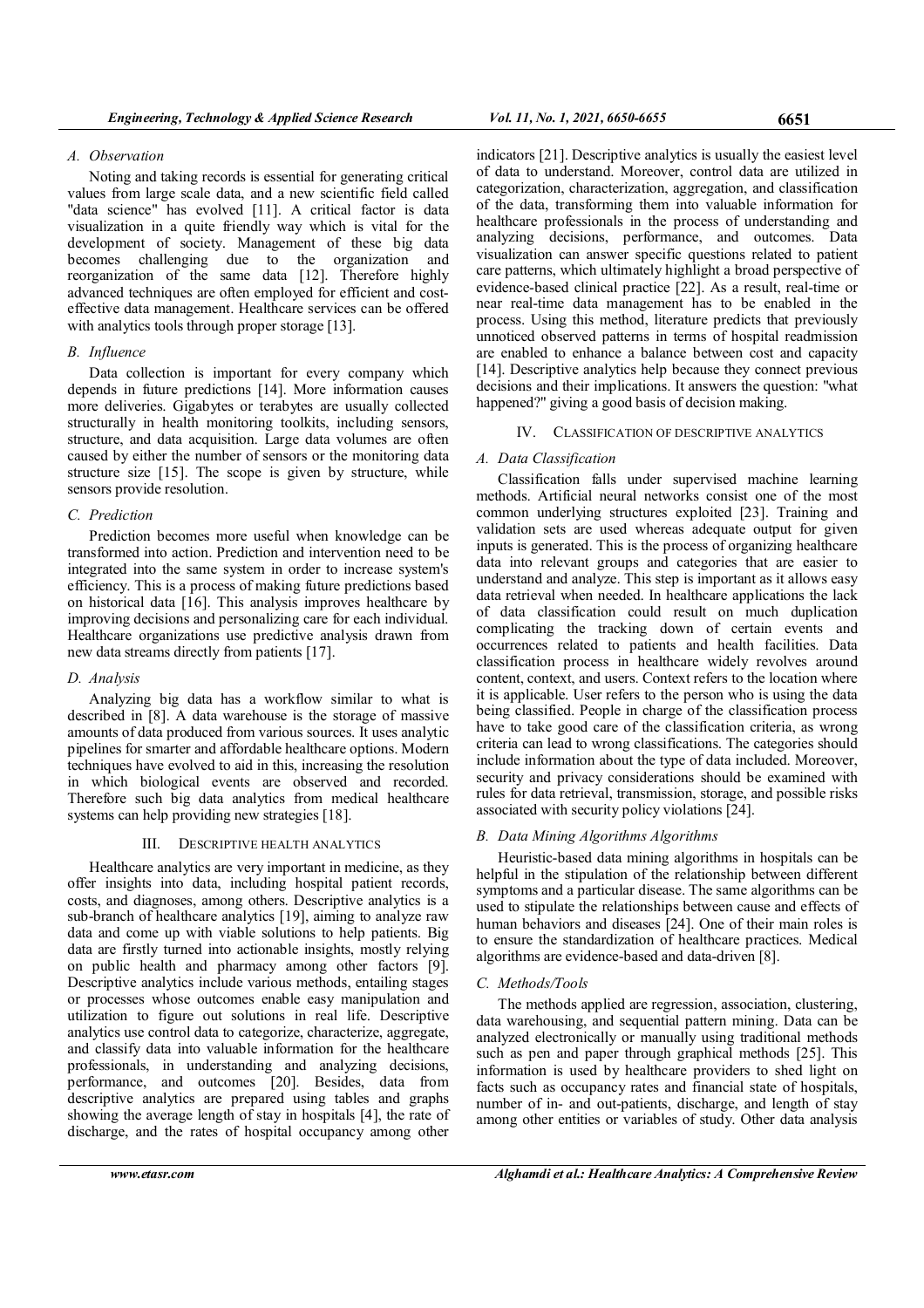methods are utilized including statistical analysis, which features descriptive, inferential, and diagnostic analysis among others. In healthcare, analysis of data is performed via statistical analysis using appropriate tools [7]. Data from hospital financial records, number of patients, and staff can be inferred through statistical analysis of collected data. Current data analysis tools include SPSS, Matlab, SQL, Java, Weka, Rapidminer, R analytics suite, and Python Scikit-learn [7, 20].

# D. Problem Domain

Problem domain analytics involve the process of creating a model that describes the problem to be solved. In healthcare, this deals with modeling solutions and curative measures for different diseases [26]. Once there is a healthcare problem domain analysis for a given facility, this can be applied to multiple implementations at different periods as technology advances. Problem domain analysis is fully independent of the platform where the solution is implemented [4].

# E. Data Visualization

Data visualization is the process of representing data graphically. The visual elements used in this stage are charts, graphs, and maps. These elements along with data visualization tools enable one to see and understand patterns, trends, and outliers of data. Data visualization is important for users in order to understand the enormous amounts of daily generated data quickly and effectively. In healthcare, where data are vital and the volumes of circulating data are huge, data visualization tools and technologies are essential to analyze information in order to enable data driven decisions. Efficient use of data visualization techniques in healthcare enhances usability, hence the provision of quality care [27]. This stage should be taken seriously into consideration, as the advantages or benefits of effective data visualization are many, and they lead to better decision-making, hence improvement of the health sector. Data visualization is incorporated in healthcare in an effort to answer specific questions or patterns of care, providing a broad view of evidence-based clinical practice. The activity of data analysis gives sufficient space for proper data management, use and study of operational content, and helps in capturing visual data and information including patient records. Henceforth, data previously not observed and patterns not studied before are brought into light via data visualization [28]. Differences brought up in patient records, financial records, and healthcare provision are captured and recorded through visualization tools. It is hard to imagine a healthcare institution that does not visualize data for its decision making [29].

# V. DIAGNOSTIC HEALTH ANALYTICS

Diagnostic health analytics is the second major health analytics method. This method is used in the analysis of healthcare organizations in order to transform them to fully data-driven institutions, offering competitive advantages. Diagnostic analysis answers the "why" in a phenomenon [30], aiming at finding the causes of events. Diagnostic analytics explain "why it happened" [30-31], such as "why did a patient got worse even with the best care". These answers enable healthcare providers to figure out problems and solutions. Diagnostic health analytics take a critical look on data, trying to understand why events and behaviors occur [31].

# A. Data Discovery, Exploration, and Analysis

Exploration, discovery, and analysis of data are major processes involved in diagnostic health analytics. Discovery is bringing to light concealed structures and patterns [27]. This process is the act of collecting and examining data from different sources to gain insight from hidden patterns, trends, and outliers. It is the first step to fully exploit a health organization's data and inform on critical clinical decisions [14]. Through data discovery, data are gathered, combined, and analyzed in a sequence of steps. Exploration of data is the initial step in data analysis where healthcare providers explore an extensive data set in an unstructured manner to uncover original patterns and trends, characteristics, and points of interest [32]. During clinical research or undertaking, even during decision making by healthcare providers, patient or organizational records are analyzed to get an insight of previous patterns and behaviors. This process is not meant to reveal any patterns in detail, but rather to create a broad picture of important trends, as data exploration is extracting data without knowing what it is looking for [33]. Data exploration uses manual methods and automated tools, such as visualization tools. This process is vital in healthcare as it enables healthcare providers to cut down large sets of data to manageable sizes and focus on the efforts to optimize their analysis. Analysis of data follows just after the discovery and exploration of data to emerge viable solutions to a healthcare organization's problems [20].

# VI. QUALITATIVE AND QUANTITATIVE DIAGNOSTIC ANALYTICS

These are the two major classifications of diagnostic analytics. Qualitative refers to interpreting meanings or processes, while quantitative aspect deals with numerals and statistical calculations of analysis [41]. Qualitative diagnostic analytics focuses on meanings rather than quantifiable phenomena. Qualitative diagnostic analytics puts more emphasis on the impact of the analysis on patients and healthcare providers as opposed to presumptions of the possibility of value-free inquiry [20]. Therefore, qualitative diagnostic analytics aims at gaining an understanding of underlying motivations and reasons, while uncovering dominant trends in thoughts and opinions. Quantitative diagnostic analytics, on the other hand, aim at quantifying data and generalizing results from a sample to the population of the study group [42].

# A. Focus of Qualitative and Quantitative Methods

Qualitative research is widely used in research. It does not use statistics and mathematical operations to process data. Qualitative research focuses on using research methods to address phenomena by analyzing experiments [34-35]. Qualitative research focuses on the use of words or notes [36]. However, quantitative research uses methods, statistical processes, mathematics, and numerical data processing in a systematic experimental research of phenomena [37-38].

# B. Data Collection

During the qualitative research, both primary and secondary data collection methods are used. Data could be collected from secondary sources such as social media platforms. LinkedIn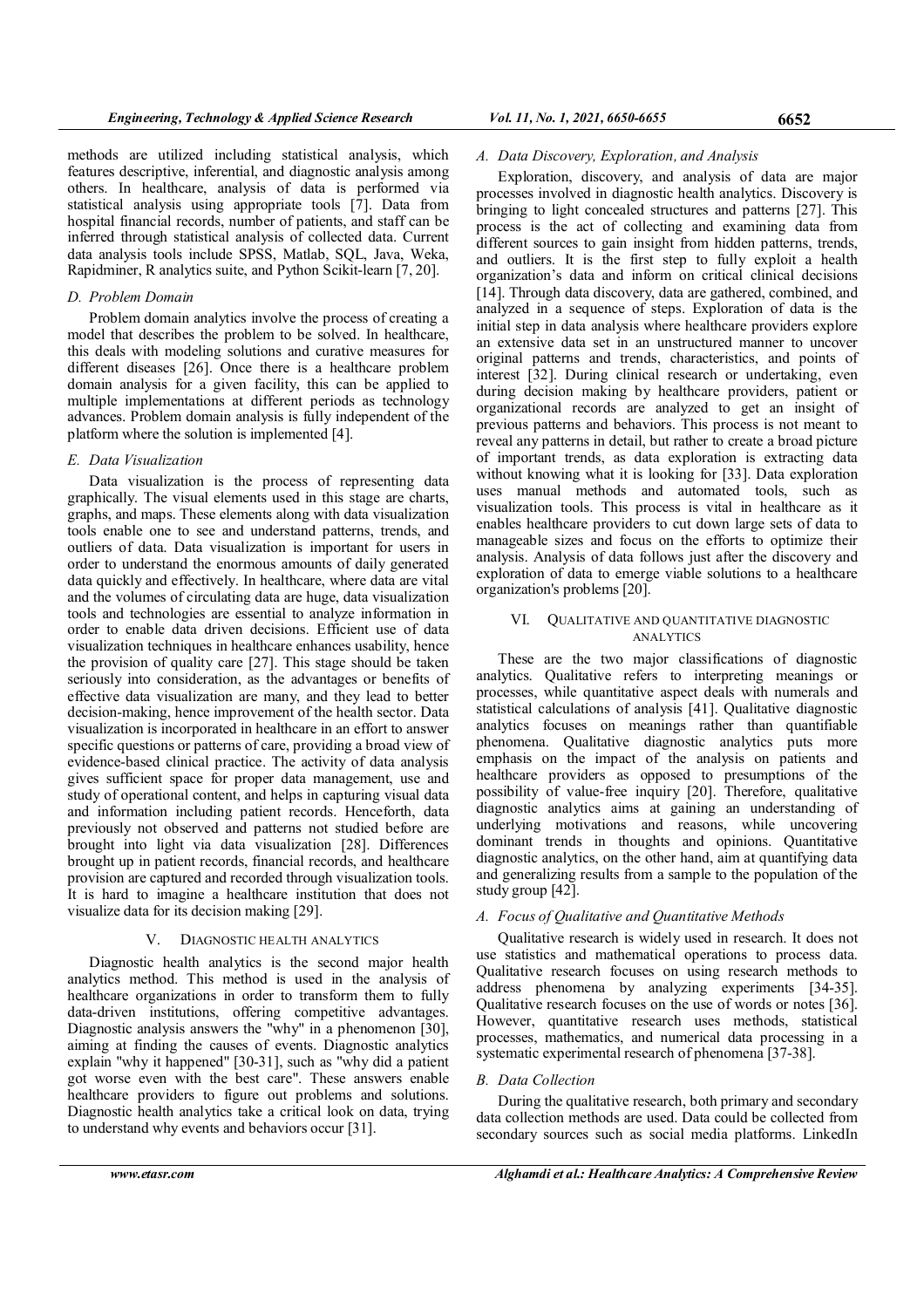was used in [39], where authors looked for healthcare professionals, in order to get relevant data from prominent practitioners in the medical field. The research focused on big data analysis on LinkedIn as well as the management and surveillance of the diseases, while primary data were collected from interviews. People with relevant sources of information were interviewed in order to extract first-hand information. Some questions were developed before the study, while other questions emerged during the study in order to adequately cover all relevant areas.

## C. Objective

The primary objective of health analytics is to provide insights in predicting and detecting the outcome of a disease, such as the prediction of heart-related diseases, HIV, and cancer [39]. Moreover, it provides opportunities to health professionals for improvement in their field of operation, through the appropriate patient management service and their diagnosis. Patients are served in the right manner, following the most suitable procedures.

# D. Analysis

Healthcare analytics provide the most reliable information for a given patient. It also provides a given healthcare unit the right track about how its resources are being used [40], boosting accountability. The system is also used in detecting people who are most vulnerable to be infected by a particular infection. As a result, healthcare professionals are able to specify the most appropriate procedures to prevent the spread of a specific contagious disease. Moreover healthcare analytics play a vital role in communication process within a particular healthcare center.

#### E. Findings

Big data strategies under healthcare analytics have major contribution to the research for new drugs [39]. The future of the health sector relies on big data strategies, since they enhance effectiveness, improve relations among the various stakeholders in a given healthcare unit, and help in reducing operational costs. Some studies utilizing both qualitative and quantitative methods are shown in Table I.

TABLE I. COMPARISON OF QUALITATIVE AND QUANTITATIVE METHODS

| Feature          | <b>Oualitative method</b>                                                   | <b>Ouantitative method</b>  | <b>References</b>                                                                |
|------------------|-----------------------------------------------------------------------------|-----------------------------|----------------------------------------------------------------------------------|
| <b>Focus</b>     | Examining the breadth and depth of the<br>phenomena, words and observations | Quantity (how much, number) | Focus on qualitative method: [34-35-36]<br>Focus on quantitative method: [37-38] |
| <b>Objective</b> | Descriptive, exploration                                                    | Descriptive, prediction     | Focus on objectives: [39]                                                        |
| <b>Analysis</b>  | Inductive (by the researcher)                                               | Deductive (statistical)     | Focus on analysis: [40]                                                          |
| Data collection  | Interviews, observation                                                     | Questionnaire, test         | Focus on data collection: [39]                                                   |
| Findings         | Comprehensive                                                               | precise, numerical          | Focus on findings: [39]                                                          |

## VII. CLASSIFICATON OF DIAGNOSTIC ANALYTICS

## A. Data Classification

Diagnostic data discovery aims at making noisy data clear for classification, free of inconsistencies, and easy to understand. Data discovery in healthcare is beneficial as it enables healthcare providers to gather actionable insights for better decision making, saves time, and makes data reusable. Data discovery consists of five steps: connecting and blending, cleansing and preparation, sharing, analysis and generation of insights, and visualization [24]. Data classification in diagnostic analytics aims on understanding the causes of events and behaviors.

## B. Algorithms

Algorithms aim at answering why an event happened. Due to their changing nature, algorithms change very fast. Typically, algorithms utilize machine learning methods.

## C. Methods/Tools

Statistical methods are used in diagnostic analytics, and data can be analyzed in the same manner as in descriptive analytics. Data can be analyzed electronically or manually using traditional methods [25]. This information is used by healthcare providers to shed light on entities or variables of study. In healthcare, data analysis is performed via statistical analysis using appropriate techniques [32].

## D. Problem Domain

In diagnostic analytics, the problem domain analytics has to be elaborated more than in descriptive analytics. It also involves the process of creating a diagnosis model to describe the problems that are needed to be solved. In diagnosis, this deals with modeling solutions and curative measures for different diseases [32]. Once there is a healthcare problem domain analysis for a given facility, this can be applied to multiple implementations at different periods and as the technology advances. Problem domain analysis is wholly independent of the platform where the solution is implemented. Apart from descriptive analytics and diagnostics, there are predictive analytics and prescriptive analytics. Predictive analytics is used to predict the future values for identification of unknown events, while prescriptive analytics is used for providing the best solution [19].

## VIII. PREDICTIVE HEALTH ANALYTICS

Predictive analytics involve mining information out of raw data in order to predict future trends [43]. Data mining and predicting is increasing progressively in the medical field. Support systems based on different prediction frameworks have become key tools in disease diagn osis in order to ensure prevention and the quality of prediction for a possible disease [44]. Disease prediction involves the extraction of hidden information and forecasting of the course of a disease development from medical data. Many studies have been conducted to develop frameworks for predicting diseases based on machine learning techniques [44]. Predictive health analytics is therefore the process of getting this information in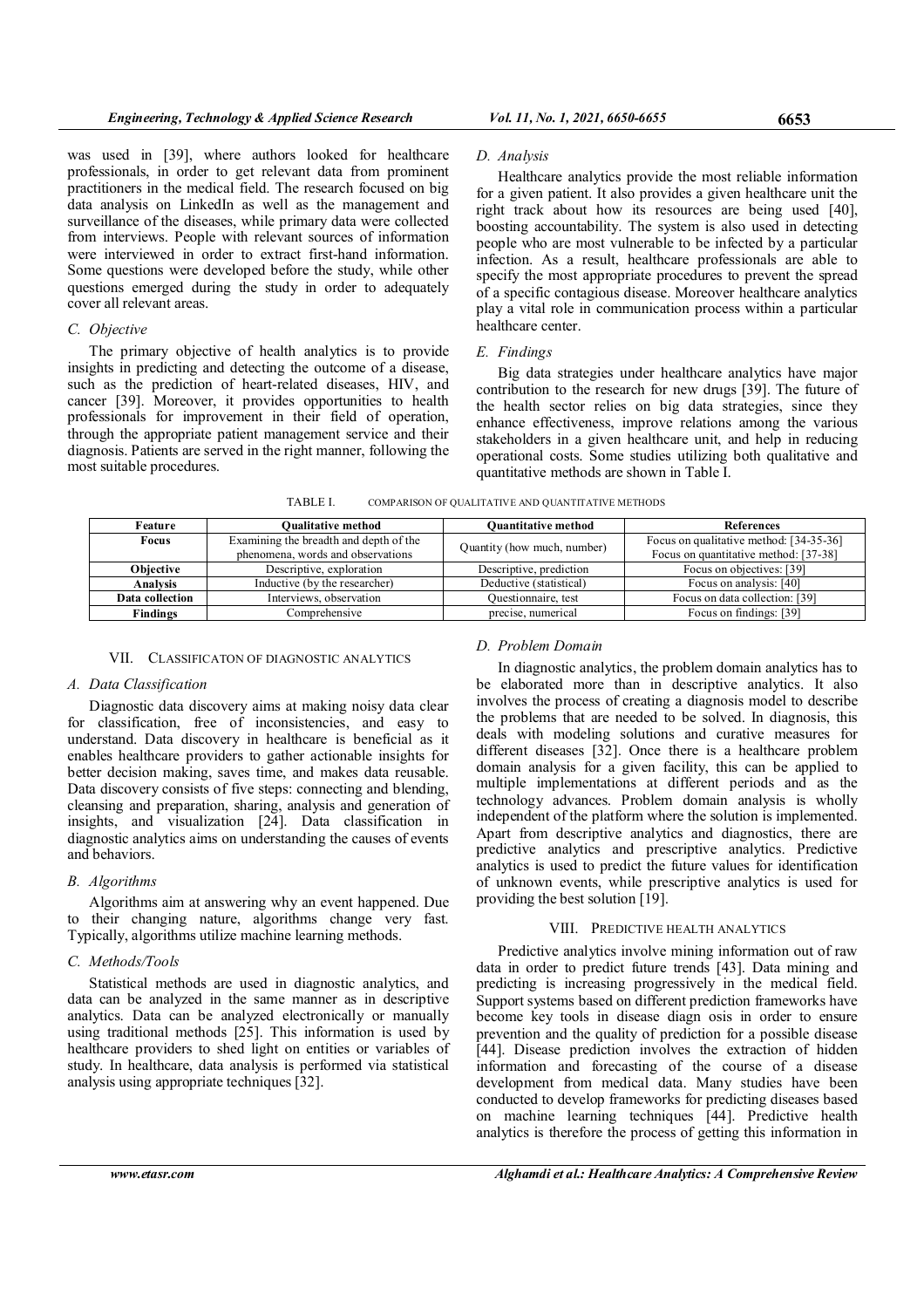the health sector and processing it for exploiting in future predictions. Health is one of the key areas that predictive analytics has been utilized [43]. Predictive Analytics applies known parameters to produce a model that can predict results for a different set of data. Modeling gives this product as a prediction representing a probability of the variable being predicted based on estimates from input variables.

Most of the predictive modeling techniques in use include: decision trees, regression and neural networks. It has been noted that predictive analytics has been very useful in forecasting the pandemic of COVID-19 [43]. Healthcare institutions apply predictive analytics in various ways, such as in allocating resources based on previous trends, scheduling staff, gauging patient-risk to manage readmission costs, and manage pharmaceutical requirements. More than half of healthcare managers used predictive analytics in their organizations, and 57% of them believed that they were beneficial for their institutions [45]. In fact, 26% of them predicted saving over 25% of their total budget, as a result of applying such methods.

## IX. DISCUSSION

This section discusses and compares descriptive and diagnostic health analytics. Diagnostic health analysis mostly answers the question "why something happened". Therefore, directed analysis and extensive exploration are required with the help of other tools, such as the use of visualization techniques that help uncover the genesis of problems, in order to help users to determine the extent to which these problems affect them [9]. For instance, it is possible to track down an increase in waiting times to provide several healthcare services, showing several factors that relate to patient, provider, or related organizational factors [8]. Descriptive analysis usually gives an overview of what happened. It often deals with the discovery and exploration of new information in a given dataset. It connects previous decisions and their implications providing the best basis for decision making. It is a branch of health analysis aiming to analyze data and come up with relevant solutions that can help in proper decision making about a given patient. Descriptive analysis quantifies events and transforms them into readable forms. In the health sector, descriptive analysis relies on clinical health support, public health, and pharmacy mental health among others, during the decision making process. On the other hand, diagnostic analysis enables any given healthcare unit to rely on data during the process of decision making, gaining competitive advantages over competing organizations. The diagnostic analysis is very essential since it gives detailed information about why certain things happened, for instance why a given patient situation worsened. This shows that diagnostic analysis explains the cause of events and behaviors, involving the discovery and exploration of any new data available. Both descriptive and diagnostic analyses are outstanding and very essential in the decision making process. Descriptive analysis relies on new information while the diagnostic analysis relies on already existing data. Consequently, the most reliable conclusion emerges from combining these two methods.

## X. CONCLUSION

In general, healthcare analytics gives a deeper inspection of data in medical institutions. Generation and access of data has been made easier these days, since they are global and mobile. It is evident that big data offer the ability to capture and manage visual data and records. An effective application of health analytics and large scale data improves health results. The recommended descriptive and diagnostic analysis methods could be used by healthcare sectors in collecting and analyzing, patient and clinical data offering outstanding results and being essential in the decision-making process. Predictive analysis uses data in order to predict future trends. Descriptive analysis forms the easiest level of data by categorizing, characterizing, aggregating, and classifying them. Utilization of techniques such as data visualization in medical fields improves usability, which in turn enhances healthcare quality. Instead of replacing health professionals in order to advance medical facilities, the use of large scale data could form the backbone of predictive analytics, which is also the base line for future individual outcome prediction. Medical institutions should incorporate big data systems for improving health prediction and results.

#### **REFERENCES**

- [1] Z. A. Al-Sai and L. M. Abualigah, "Big data and E-government: A review," in 2017 8th International Conference on Information Technology (ICIT), May 2017, pp. 580–587, https://doi.org/10.1109/ ICITECH.2017.8080062.
- [2] S. Lavalle, E. Lesser, R. Shockley, M. S. Hopkins, and N. Kruschwitz, "Big Data, Analytics and the Path From Insights to Value," MIT Sloan Management Review, vol. 52, no. 2, pp. 21–32, Feb. 2011.
- [3] M. S. Hossain and G. Muhammad, "Healthcare Big Data Voice Pathology Assessment Framework," IEEE Access, vol. 4, pp. 7806– 7815, 2016, https://doi.org/10.1109/ACCESS.2016.2626316.
- [4] N. Mehta and A. Pandit, "Concurrence of big data analytics and healthcare: A systematic review," International Journal of Medical Informatics, vol. 114, pp. 57–65, Jun. 2018, https://doi.org/10.1016/ j.ijmedinf.2018.03.013.
- [5] V. Agarwal, "Research on Data Preprocessing and Categorization Technique for Smartphone Review Analysis," International Journal of Computer Applications, vol. 131, pp. 30-36, 2015, https://doi.org/ 10.5120/ijca2015907309.
- [6] S. B. Merriam, Qualitative Research and Case Study Applications in Education. Revised and Expanded from "Case Study Research in Education." San Fransisco, CA, USA: Jossey-Bass Publishers, 1998.
- [7] G. M. Kakandikar and V. M. Nandedkar, "Big Data in Healthcare: Technical Challenges and Opportunities," in Big Data Analytics in Healthcare, A. J. Kulkarni, P. Siarry, P. K. Singh, A. Abraham, M. Zhang, A. Zomaya, and F. Baki, Eds. Cham, Switzerland: Springer International Publishing, 2020, pp. 67–81.
- [8] S. Dash, S. K. Shakyawar, M. Sharma, and S. Kaushik, "Big data in healthcare: management, analysis and future prospects," Journal of Big Data, vol. 6, no. 1, p. 54, Jun. 2019, https://doi.org/10.1186/s40537-019- 0217-0.
- [9] M. S. Islam, M. M. Hasan, X. Wang, H. D. Germack, and M. Noor-E-Alam, "A Systematic Review on Healthcare Analytics: Application and Theoretical Perspective of Data Mining," Healthcare, vol. 6, no. 2, p. 54, Jun. 2018, https://doi.org/10.3390/healthcare6020054.
- [10] M. Alkhatib, A. Talaei-Khoei, and A. Ghapanchi, "Analysis of Research in Healthcare Data Analytics," presented at the Australasian Conference on Information Systems, Sydney, Australia, Dec. 2015.
- [11] G. Cai, "Big Data Analytics in Structural Health Monitoring," Ph.D. dissertation, Vanderbilt University, Nashville, TN, USA, 2017.
- [12] C. Lee et al., "Big Healthcare Data Analytics: Challenges and Applications," in Handbook of Large-Scale Distributed Computing in